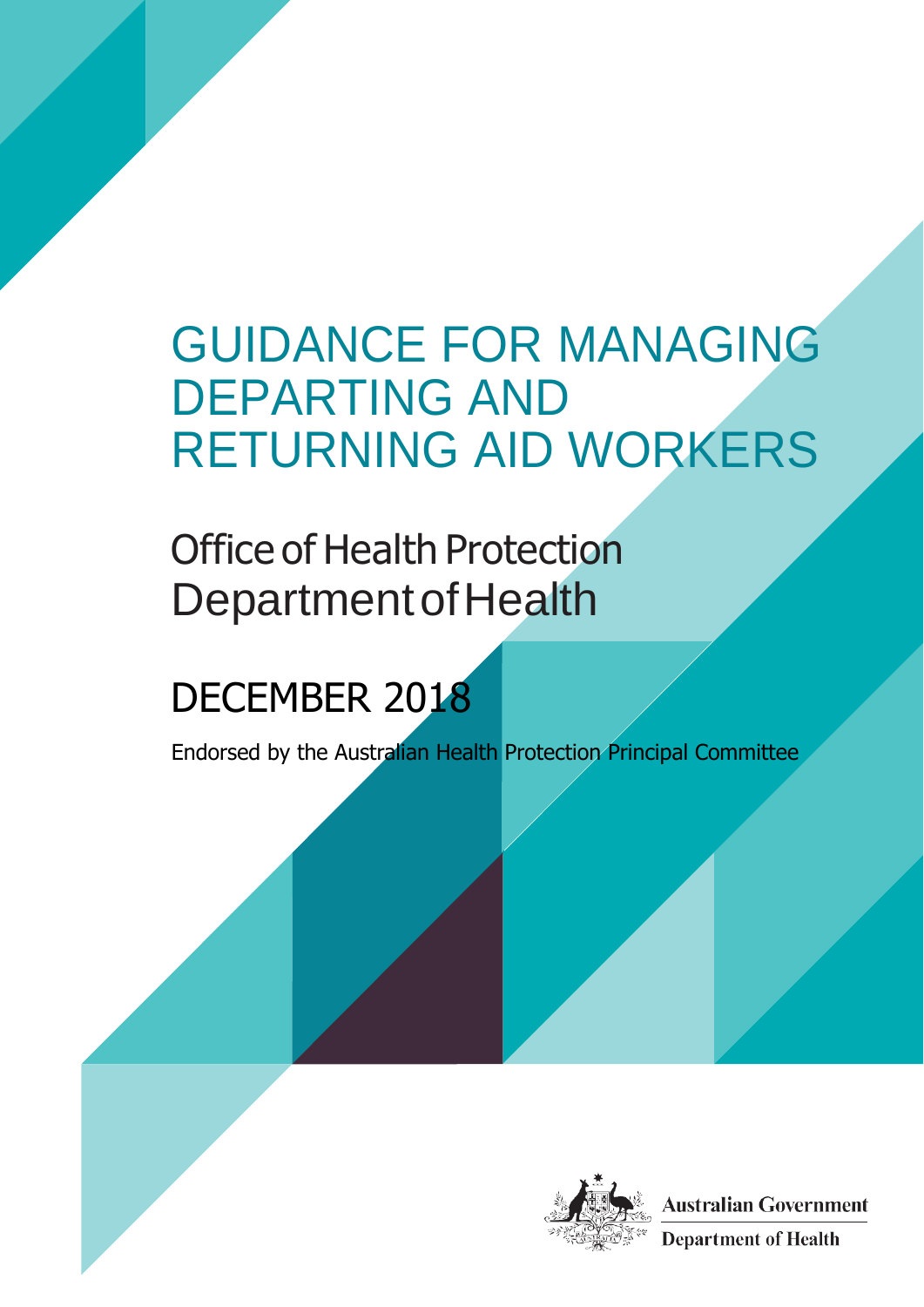## **CONTENTS**

| 1. | <b>PURPOSE</b>                                    |                                                                 |                                                               |   |  |  |  |  |  |  |
|----|---------------------------------------------------|-----------------------------------------------------------------|---------------------------------------------------------------|---|--|--|--|--|--|--|
| 2. | <b>SCOPE</b>                                      |                                                                 |                                                               |   |  |  |  |  |  |  |
| 3. | <b>DEFINITIONS</b>                                |                                                                 |                                                               |   |  |  |  |  |  |  |
| 4. | <b>CONTEXT</b>                                    |                                                                 |                                                               |   |  |  |  |  |  |  |
| 5. | <b>PRINCIPLES</b>                                 |                                                                 |                                                               |   |  |  |  |  |  |  |
|    | 5.1                                               | Aid workers departing from Australia to a LHD outbreak overseas |                                                               |   |  |  |  |  |  |  |
|    | 5.2                                               | Aid workers returning from a LHD outbreak overseas              |                                                               |   |  |  |  |  |  |  |
|    | 5.3                                               |                                                                 | Aid Workers with possible LHD symptoms or high risk exposures | 4 |  |  |  |  |  |  |
| 6. |                                                   |                                                                 | NOTIFICATION OF DEPARTING OR RETURNING AID WORKERS            | 4 |  |  |  |  |  |  |
|    | 6.1                                               |                                                                 | Role of the National Incident Room                            | 4 |  |  |  |  |  |  |
|    | 6.2                                               |                                                                 | Role of aid worker providers/organisations                    | 4 |  |  |  |  |  |  |
| 7. |                                                   |                                                                 | <b>MANAGING DEPARTING AID WORKERS</b>                         | 4 |  |  |  |  |  |  |
|    | Role of the National Incident Room<br>7.1         |                                                                 |                                                               |   |  |  |  |  |  |  |
|    | 7.2<br>Role of aid worker providers/organisations |                                                                 |                                                               |   |  |  |  |  |  |  |
|    | 7.3                                               |                                                                 | Role of the Public Health Authority                           | 5 |  |  |  |  |  |  |
| 8. |                                                   |                                                                 | <b>MANAGING RETURNING AID WORKERS</b>                         | 5 |  |  |  |  |  |  |
|    | 8.1                                               |                                                                 | Role of the National Incident Room                            | 5 |  |  |  |  |  |  |
|    | 8.2                                               |                                                                 | Role of the Public Health Authority                           | 5 |  |  |  |  |  |  |
|    | Appendices                                        |                                                                 |                                                               | 6 |  |  |  |  |  |  |
|    |                                                   | Appendix 1                                                      | National Incident Room Contact details                        | 6 |  |  |  |  |  |  |
|    |                                                   | Appendix 2                                                      | Aid Worker Departures - Notification Template                 | 7 |  |  |  |  |  |  |
|    |                                                   | Appendix 3                                                      | Checklist of actions for departing aid workers                | 8 |  |  |  |  |  |  |
|    |                                                   | Appendix 4                                                      | Aid Worker Arrivals - Notification Template                   | 9 |  |  |  |  |  |  |
|    |                                                   |                                                                 |                                                               |   |  |  |  |  |  |  |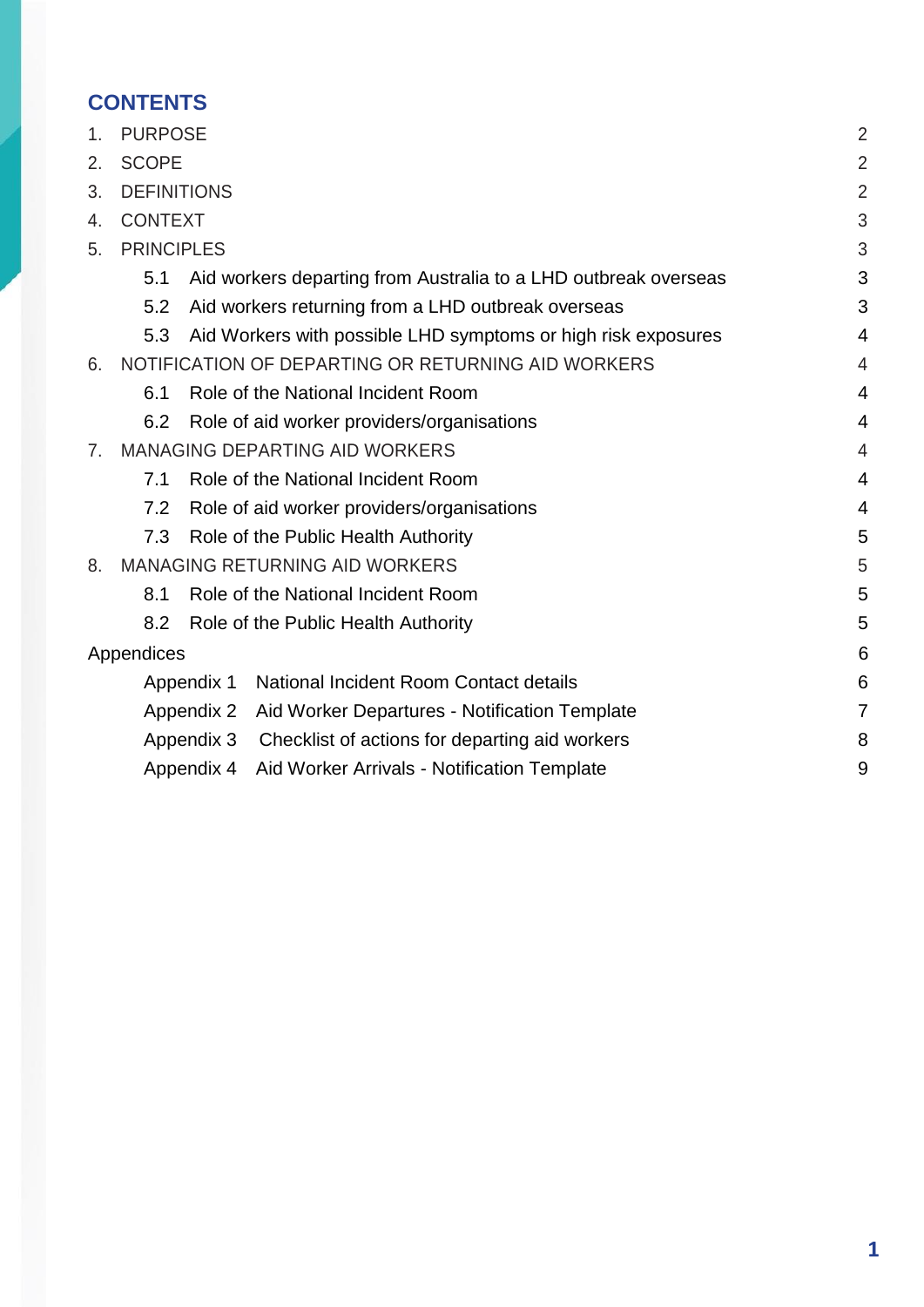## <span id="page-2-0"></span>**1. PURPOSE**

This guidance document works to assist those managing aid workers who are departing from or returning to Australia from an area affected bya Listed Human Disease (LHD).

## <span id="page-2-1"></span>**2. SCOPE**

This policy applies to all aid workers:

- **.** leaving Australia to provide healthcare or community assistance in response to an outbreak of a LHD overseas; and
- returning to Australia after providing healthcare or community assistance in response to a LHD outbreak.

Aid worker provider/organisations, relevant Australian Government agencies, state and territory Public Health Authorities (PHA) may use this policy to assist in the management of aid workers departing from and returning to Australia.

## <span id="page-2-2"></span>**3. DEFINITIONS**

For the purposes of interpretation and implementation of this guidance document the following terms are defined accordingly:

| <b>Aid Worker</b>                          | Workers providing healthcare or community assistance in<br>response to a LHD outbreak.                                                                                                                                                                                                                                                                                                          |  |  |  |  |  |  |
|--------------------------------------------|-------------------------------------------------------------------------------------------------------------------------------------------------------------------------------------------------------------------------------------------------------------------------------------------------------------------------------------------------------------------------------------------------|--|--|--|--|--|--|
| <b>Aid Worker</b><br>provider/organisation | Organisations providing aid workers to assist in a LHD response.                                                                                                                                                                                                                                                                                                                                |  |  |  |  |  |  |
| <b>Listed Human Disease (LHD)</b>          | A LHD is a human disease which is communicable and may<br>cause significant harm to human health. LHDs currently include:<br>Human influenza with pandemic potential<br>$\bullet$<br>Middle East respiratory syndrome (MERS)<br>Plague<br>Severe acute respiratory syndrome (SARS)<br>Viral haemorrhagic fever in Humans (VHF)<br><b>Smallpox</b><br><b>Yellow fever</b>                        |  |  |  |  |  |  |
|                                            | LHDs are contained in the Biosecurity (Listed Human Diseases)<br>Determination 2016. If deemed appropriate, additional diseases<br>may be added to the list at short notice by the Director of Human<br>Biosecurity.                                                                                                                                                                            |  |  |  |  |  |  |
| National Incident Room (NIR)               | The NIR is the Australian Government Department of Health's<br>(DoH) emergency operations centre. The NIR is responsible for<br>disseminating information and supporting coordination of<br>resources between DoH, other Australian Government<br>departments, state and territory governments, and the World<br>Health Organization (WHO), as required, during a national health<br>emergency. |  |  |  |  |  |  |
|                                            | The NIR is contactable 24 hours a day, 7 days a week.                                                                                                                                                                                                                                                                                                                                           |  |  |  |  |  |  |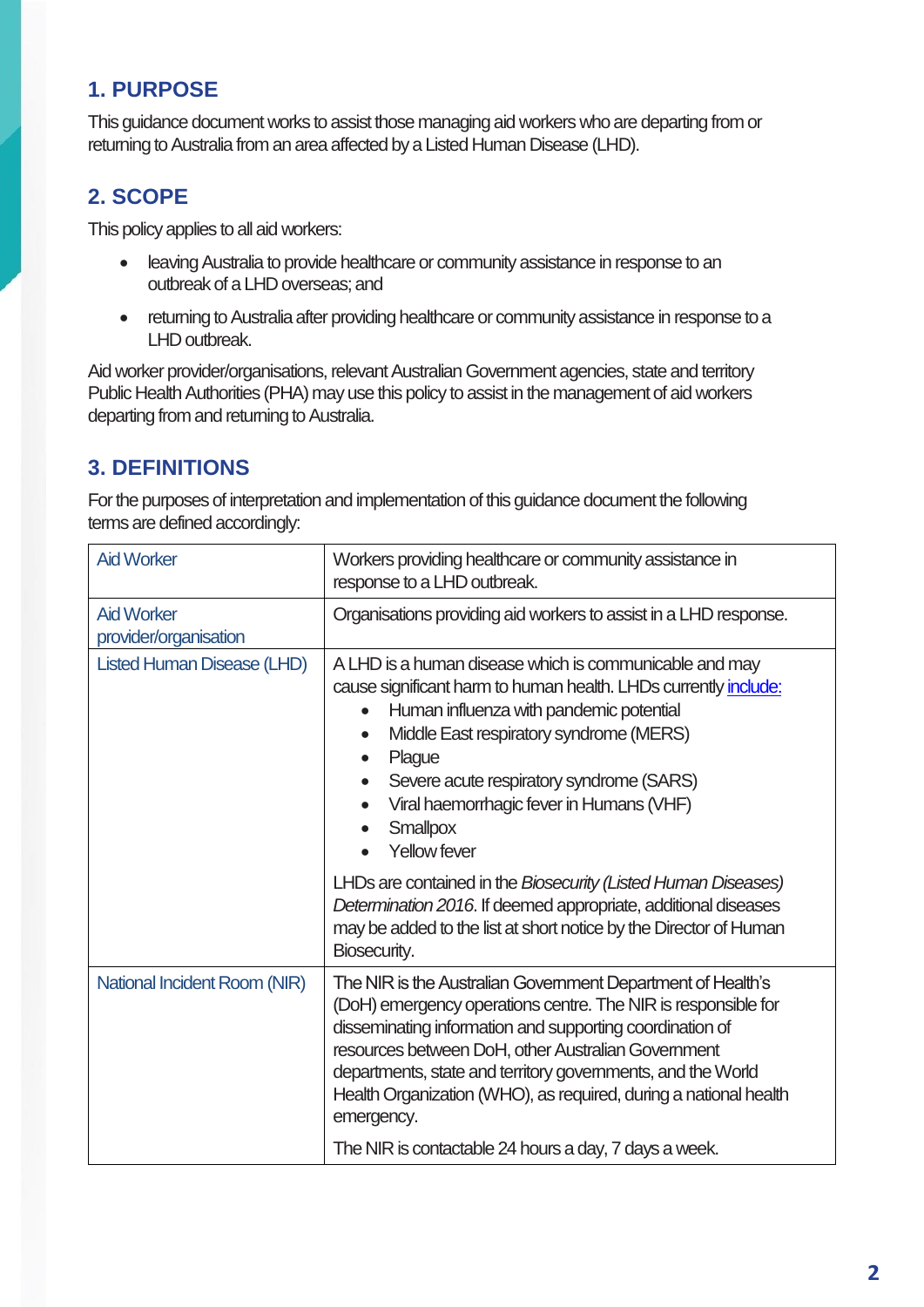| <b>Public Health Authority (PHA)</b> | Generally located in the state or territory health department and is<br>responsible for the notification, investigation of and response to<br>communicable diseases. Each state and territory may have a<br>different name for this function. |
|--------------------------------------|-----------------------------------------------------------------------------------------------------------------------------------------------------------------------------------------------------------------------------------------------|
| <b>Specified period</b>              | The period of time for which restrictions and monitoring<br>requirements will be imposed.                                                                                                                                                     |
|                                      | The specified period will be determined by the PHA based on the<br>assessment of the incubation period of the disease, the date of<br>last possible exposure, and other relevant disease factors.                                             |

## <span id="page-3-0"></span>**4. CONTEXT**

This guidance document operates concurrently with the *Assessing Ill Travellers at Australia's*  **International Border Policy and the Human Biosecurity Control Orders Policy.** 

The policy has been endorsed by the Australian Health Protection Principal Committee (AHPPC) and is consistent with the guidelines for returning aid workers in the Ebola virus disease (EVD) Series of National Guidelines (SoNG) for Public Health Unit[s http://www.health.gov.au/cdnasongs.](http://www.health.gov.au/cdnasongs)

## <span id="page-3-1"></span>**5. PRINCIPLES**

#### <span id="page-3-2"></span>**5.1 Aid workers departing from Australia to a LHD outbreak overseas**

- Aid workers and/or their organisations are encouraged to notify the NIR of their travel arrangements prior to departure. NIR contact details are at Appendix 1.
- Aid workers are encouraged to attend a briefing and/or to read relevant briefing material provided on the specific LHD.
- Aid workers are encouraged to register their travel on the Smartraveller website <http://www.smartraveller.gov.au/>

#### <span id="page-3-3"></span>**5.2 Aid workers returning from a LHD outbreak overseas**

- Aid workers are encouraged to fly directly to their final destination in Australia (if possible) or a major city if a briefing has been arranged by the aid worker organisation.
- Aid workers may be subject to monitoring and may be asked to comply with a range of restrictions after returning to Australia for a specified period after leaving the LHD affected country or region.
- Aid workers are expected to contact the PHA in their home (or arrival) state or territory if contact by the relevant PHA has not been made within one business dayafter arrival. PHA contact details are at Appendix 2.
- Aid workers are encouraged to minimise movement and personal contact beyond their household until assessment by the PHA has been performed.
- Following return to Australia, aid workers are discouraged from taking a holiday to additional countries, and to avoid unnecessary travel within Australia, during the specified period due to risk of transmission and additional contact tracing requirements if infection has occurred.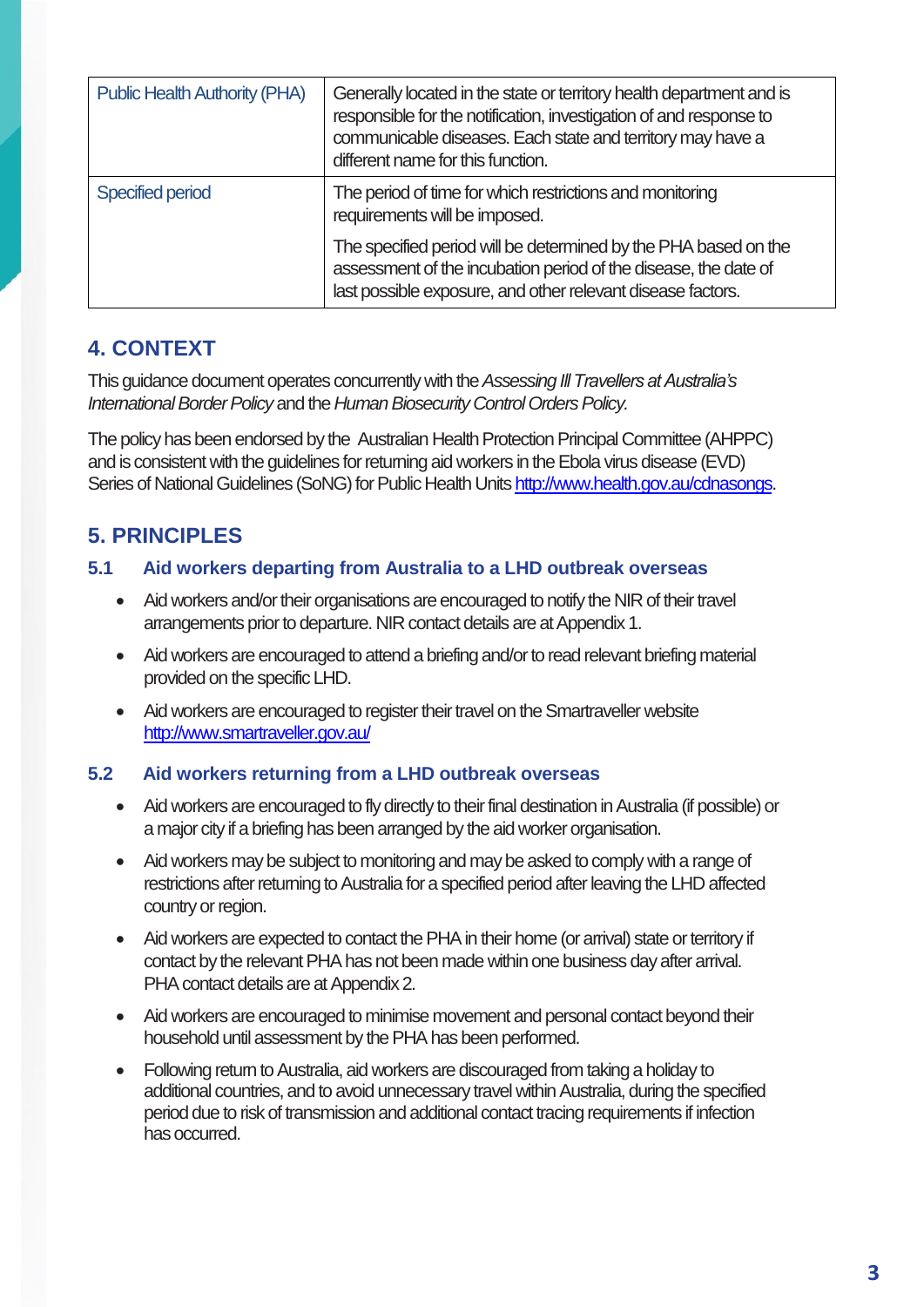#### <span id="page-4-0"></span>**5.3 Aid Workers with possible LHD symptoms or high risk exposures**

- Aid workers and their providers/organisation should notify the NIR as soon as possible of any possible LHD symptoms or known high risk exposures before returning to Australia.
- Aid workers who display symptoms upon entry into Australia should present to border staff (Biosecurity Officers) and will be subject to existing traveller with illness screening and assessment processes.

## <span id="page-4-1"></span>**6. NOTIFICATION OF DEPARTING OR RETURNING AID WORKERS**

#### <span id="page-4-2"></span>**6.1Role of the National Incident Room**

In the event the NIR is notified through its existing mechanisms of a LHD outbreak in a country, the NIR will make contact with relevant aid worker providers/organisations, the Department of Foreign Affairs and Trade (DFAT) and the World Health Organization (WHO) to ascertain whether Australian aid workers are currently providing, have provided or are likely to provide assistance in the outbreak response.

Depending on the severity of the outbreak and the risk of transmission to Australia, the NIR will continue to work with aid worker providers/organisations, DFAT and the WHO to collate the required information on aid workers who will assist in the outbreak response.

Information collated is consistent with the objectives of the *National Health Security Act 2007.*

#### <span id="page-4-3"></span>**6.2Role of aid worker providers/organisations**

Aid worker providers /organisations are encouraged to notify the NIR by completing the:

- *Aid Worker Departures -Notification Template* (Appendix 3) and the *Checklist of actions for departing aid workers* (Appendix 4) and/or;
- Aid Worker Arrivals-Notification Template (Appendix 5) for returning aid workers assisting in LHD outbreak affected areas.

This information should be provided to the NIR at least 7 days before departure from or return to Australia (where possible).

It is the responsibility of the aid worker provider/organisation to provide updates to the NIR regarding changes in flight or contact details.

## <span id="page-4-4"></span>**7. MANAGING DEPARTING AID WORKERS**

#### <span id="page-4-5"></span>**7.1 Role of the National Incident Room**

Following the receipt of a departure notification, the NIR will follow up with the aid worker providers/organisations if the checklist at Appendix 4 has not been completed.

The NIR will provide the notification and the related information to the relevant PHA.

#### <span id="page-4-6"></span>**7.2 Role of aid worker providers/organisations**

Aid worker providers/organisations prior to departure are encouraged to adequately brief and advise their workers on the relevant disease, prevention, and any restrictions that may apply on return to Australia (the NIR in consultation with the PHA may provide appropriate reading or reference material to assist, upon request).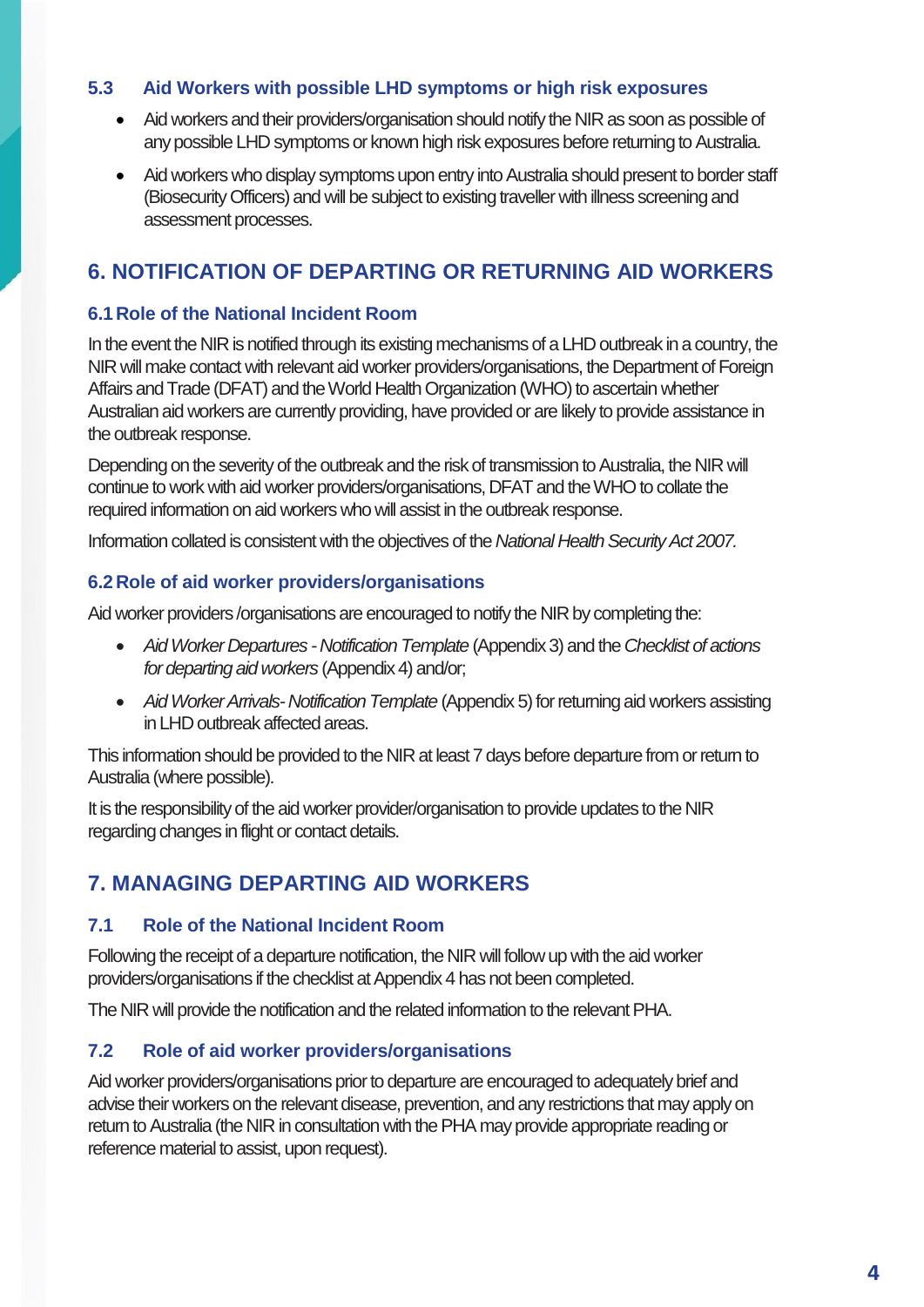#### <span id="page-5-0"></span>**7.3 Role of the Public Health Authority**

Aid workers who are working independently and are not part of an aid worker provider/organisation may be contacted by the relevant PHA if the NIR or PHA becomes aware of their travel. The PHA may provide a briefing on the LHD including; infection, symptoms, precautions, procedures, and other relevant information.

PHAs are available to answer questions that individuals may have regarding the LHD or restrictions likely to apply.

### <span id="page-5-1"></span>**8. MANAGING RETURNING AID WORKERS**

#### <span id="page-5-2"></span>**8.1 Role of the National Incident Room**

The NIR will work with the aid worker provider/organisation to ensure the correct completion of the template at Appendix 5 and will provide the notification to the relevant PHA to action.

#### <span id="page-5-3"></span>**8.2 Role of the Public Health Authority**

The PHA will contact the aid worker within one business day of arrival into Australia to facilitate an exposure and clinical risk assessment, and an assessment of personal circumstances, such as the proximity of the person's usual place of residence to a facility that can test for the relevant disease.

The outcome of the risk assessment will determine what type of self-monitoring (temperature checks etc) is required. The PHA will put in place an appropriate voluntary plan, including whether any restriction of activities (living, working, movement) is appropriate within the specified period.

If requested, the PHA will provide details to the NIR on the outcome of assessments made and the restrictions placed.

In the event of non-compliance, a Human Biosecurity Control Order (HBCO) can be applied to an individual who is suspected of having, or has been in contact with a person who has or is suspected of having, a LHD, or an individual who has failed to comply with directions. If a HBCO is being considered, please contact the NIR immediately for advice.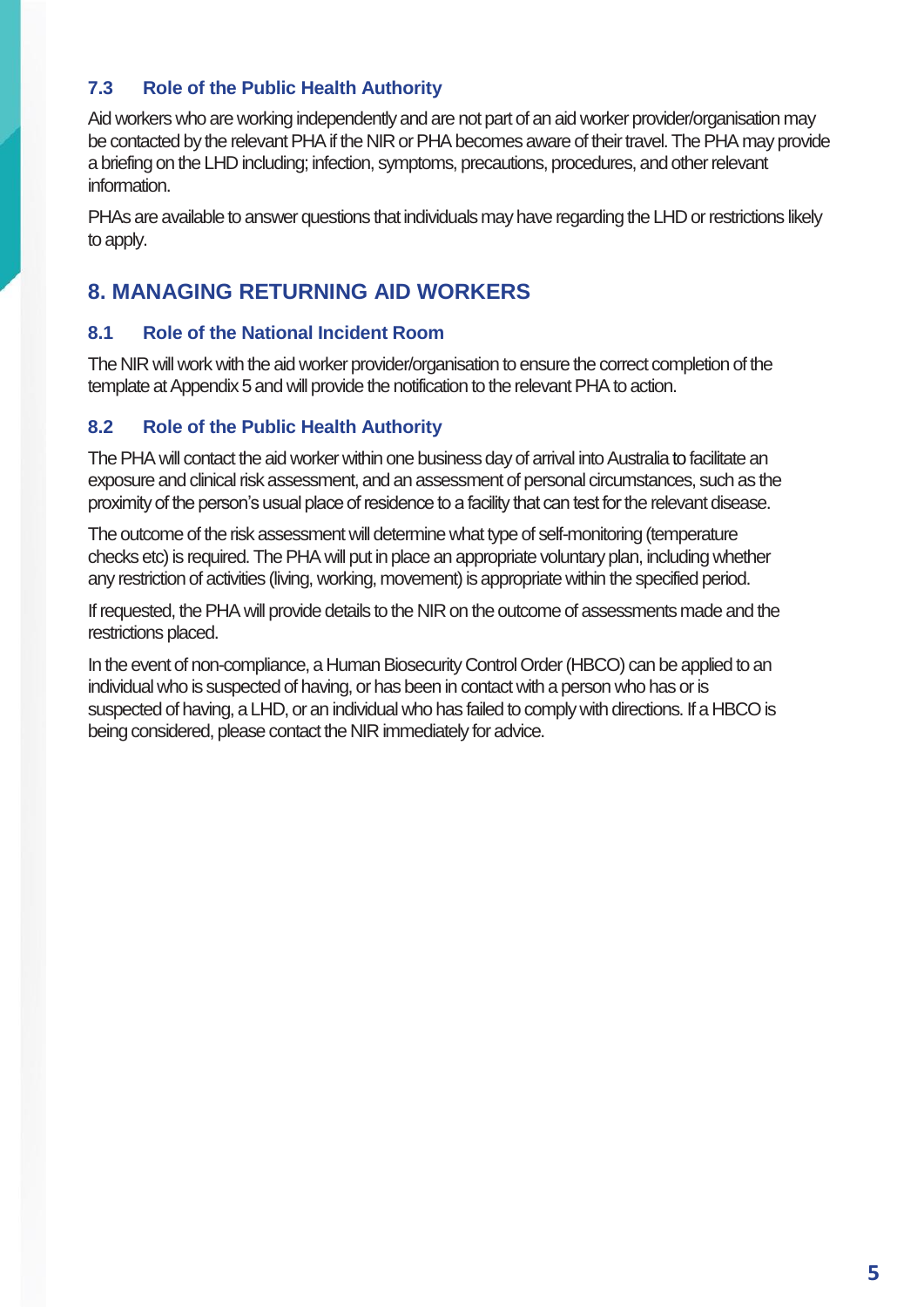## <span id="page-6-0"></span>**APPENDICES**

<span id="page-6-1"></span>**Appendix 1 National Incident Room Contact details**

### **National Incident Room (NIR)**

Department of Health Phone: 02 6289 3030 Email: [Health.Ops@Health.gov.au](mailto:Health.Ops@Health.gov.au)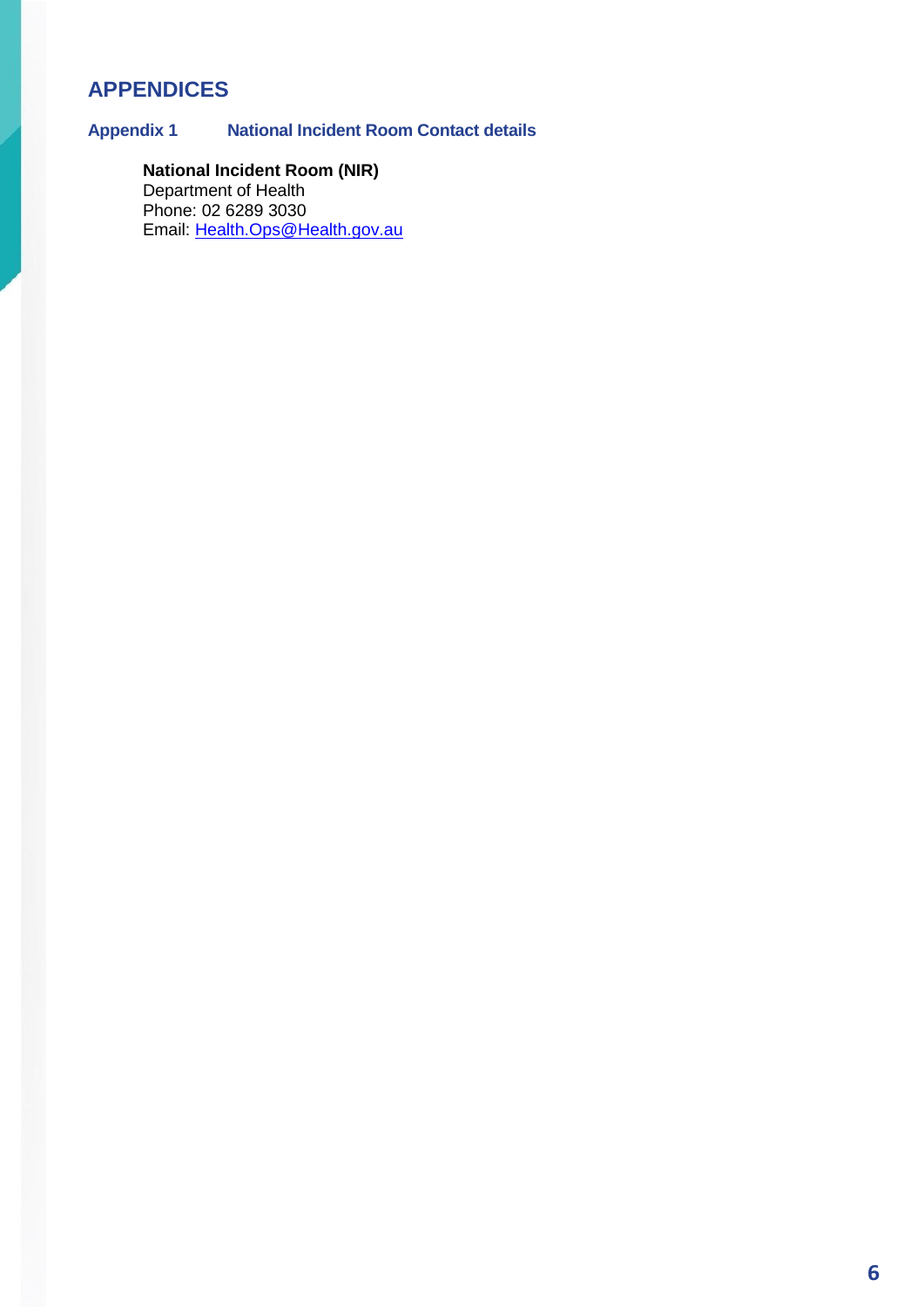#### <span id="page-7-0"></span>**Appendix 2 Aid Worker Departures - Notification Template**

**Organisation:**

**Date:**

**Contact Person:**

**Phone (24hr if possible):**

**Email:**

| <b>First</b><br>name | Surname | <b>Contact</b><br>phone in<br>Australia | <b>Contact email</b> | <b>Address in Australia</b> | Assignment<br>country, region,<br>city/town<br><b>Assignment duties</b> | Date of<br>departure<br>from<br><b>Australia to</b><br>outbreak<br>affected area | Date of<br>Arrival in<br>outbreak<br>affected<br>area | Contact<br>number in<br>outbreak<br>affected area | Address in outbreak<br>affected area | <b>Expected Arrival</b><br>date into<br>Australia<br>(if known) | <b>Changes to<br/>previously<br/>supplied info</b> | Organisation<br>comments |
|----------------------|---------|-----------------------------------------|----------------------|-----------------------------|-------------------------------------------------------------------------|----------------------------------------------------------------------------------|-------------------------------------------------------|---------------------------------------------------|--------------------------------------|-----------------------------------------------------------------|----------------------------------------------------|--------------------------|
|                      |         |                                         |                      |                             |                                                                         |                                                                                  |                                                       |                                                   |                                      |                                                                 |                                                    |                          |
|                      |         |                                         |                      |                             |                                                                         |                                                                                  |                                                       |                                                   |                                      |                                                                 |                                                    |                          |
|                      |         |                                         |                      |                             |                                                                         |                                                                                  |                                                       |                                                   |                                      |                                                                 |                                                    |                          |
|                      |         |                                         |                      |                             |                                                                         |                                                                                  |                                                       |                                                   |                                      |                                                                 |                                                    |                          |
|                      |         |                                         |                      |                             |                                                                         |                                                                                  |                                                       |                                                   |                                      |                                                                 |                                                    |                          |
|                      |         |                                         |                      |                             |                                                                         |                                                                                  |                                                       |                                                   |                                      |                                                                 |                                                    |                          |
|                      |         |                                         |                      |                             |                                                                         |                                                                                  |                                                       |                                                   |                                      |                                                                 |                                                    |                          |
|                      |         |                                         |                      |                             |                                                                         |                                                                                  |                                                       |                                                   |                                      |                                                                 |                                                    |                          |
|                      |         |                                         |                      |                             |                                                                         |                                                                                  |                                                       |                                                   |                                      |                                                                 |                                                    |                          |
|                      |         |                                         |                      |                             |                                                                         |                                                                                  |                                                       |                                                   |                                      |                                                                 |                                                    |                          |
|                      |         |                                         |                      |                             |                                                                         |                                                                                  |                                                       |                                                   |                                      |                                                                 |                                                    |                          |
|                      |         |                                         |                      |                             |                                                                         |                                                                                  |                                                       |                                                   |                                      |                                                                 |                                                    |                          |
|                      |         |                                         |                      |                             |                                                                         |                                                                                  |                                                       |                                                   |                                      |                                                                 |                                                    |                          |
|                      |         |                                         |                      |                             |                                                                         |                                                                                  |                                                       |                                                   |                                      |                                                                 |                                                    |                          |
|                      |         |                                         |                      |                             |                                                                         |                                                                                  |                                                       |                                                   |                                      |                                                                 |                                                    |                          |
|                      |         |                                         |                      |                             |                                                                         |                                                                                  |                                                       |                                                   |                                      |                                                                 |                                                    |                          |
|                      |         |                                         |                      |                             |                                                                         |                                                                                  |                                                       |                                                   |                                      |                                                                 |                                                    |                          |
|                      |         |                                         |                      |                             |                                                                         |                                                                                  |                                                       |                                                   |                                      |                                                                 |                                                    |                          |
|                      |         |                                         |                      |                             |                                                                         |                                                                                  |                                                       |                                                   |                                      |                                                                 |                                                    |                          |
|                      |         |                                         |                      |                             |                                                                         |                                                                                  |                                                       |                                                   |                                      |                                                                 |                                                    |                          |
|                      |         |                                         |                      |                             |                                                                         |                                                                                  |                                                       |                                                   |                                      |                                                                 |                                                    |                          |
|                      |         |                                         |                      |                             |                                                                         |                                                                                  |                                                       |                                                   |                                      |                                                                 |                                                    |                          |
|                      |         |                                         |                      |                             |                                                                         |                                                                                  |                                                       |                                                   |                                      |                                                                 |                                                    |                          |
|                      |         |                                         |                      |                             |                                                                         |                                                                                  |                                                       |                                                   |                                      |                                                                 |                                                    |                          |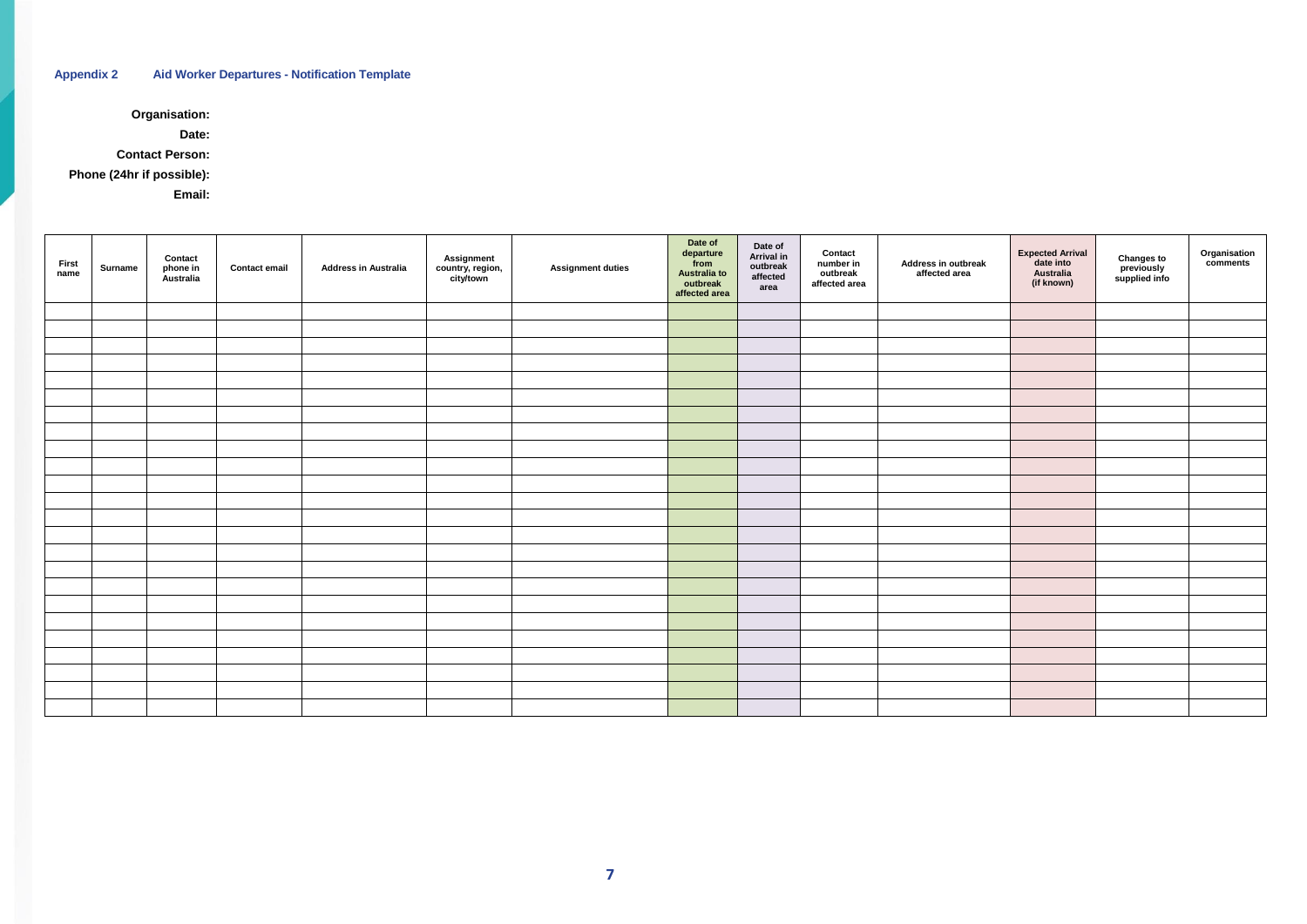#### <span id="page-8-0"></span>**Appendix 3 Checklist of actions for departing aid workers**

Organisation \_\_\_\_\_\_\_\_\_\_\_\_\_\_\_\_\_\_\_\_\_\_\_\_\_\_\_\_\_\_\_\_\_\_\_\_\_\_\_\_\_\_\_\_\_\_\_

It has been confirmed that identified aid worker(s) as specified in the *Worker Departures and*  Arrival Information Template (Appendix 3) have (or will have prior to departure):

| Been briefed on the follow up procedure<br>upon returning into Australia and the<br>restrictions that may be placed for the<br>period after arrival.                                            |                    |                 | Yes $\Box$ No $\Box$ Other $\Box$ (please specify) |
|-------------------------------------------------------------------------------------------------------------------------------------------------------------------------------------------------|--------------------|-----------------|----------------------------------------------------|
| Been briefed on relevant disease, infection,<br>symptoms, precautions, procedures or any<br>other relevant information.                                                                         | Yes $\blacksquare$ | No <sub>D</sub> | Other $\Box$ (please specify)                      |
| Been briefed that taking a holiday after the<br>deployment period during incubation is<br>discouraged.                                                                                          | Yes $\blacksquare$ | No <sub>D</sub> | Other $\Box$ (please specify)                      |
| Been briefed on the need to fly directly to<br>their final destination in Australia (if<br>possible) or a major city (if a briefing has<br>been arranged) when returning from their<br>mission. | Yes $\blacksquare$ |                 | No $\Box$ Other $\Box$ (please specify)            |
| Registered their travel on the Smartraveller<br>website                                                                                                                                         | Yes <b>□</b>       | No <b>□</b>     | Other $\Box$ (please specify)                      |

| Signature: |  |  |
|------------|--|--|
| Name:      |  |  |
| Date:      |  |  |
| Phone:     |  |  |
| Email:     |  |  |
|            |  |  |